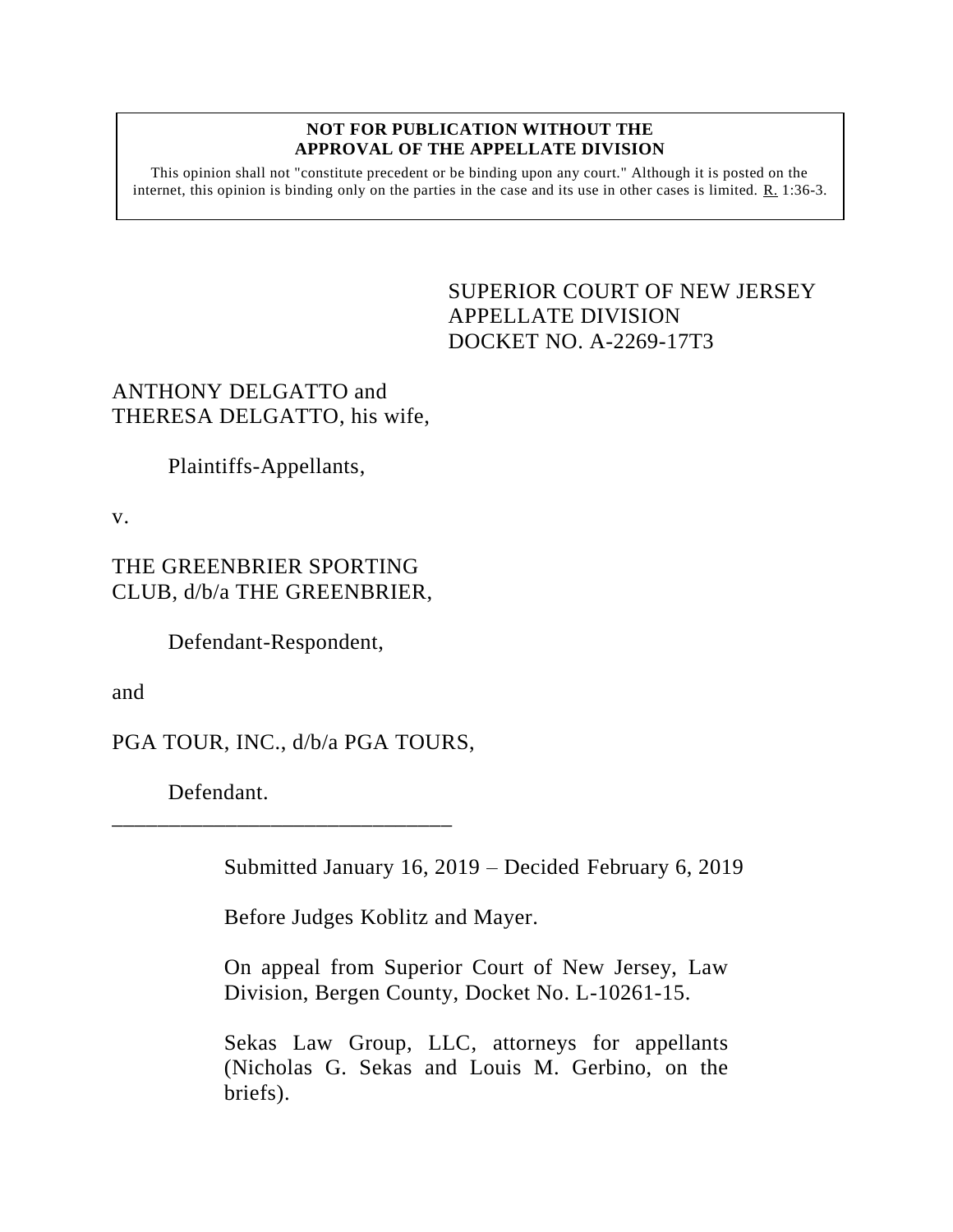Kaufman Borgeest & Ryan, LLP, attorneys for respondent (John J. Leo III, on the brief).

## PER CURIAM

l

Plaintiffs Anthony Delgatto and Theresa Delgatto appeal from a May 9, 2017 order dismissing their complaint against defendant Greenbrier Sporting Club d/b/a The Greenbrier (Greenbrier) for lack of jurisdiction. In addition, plaintiffs appeal from an August 2, 2017 order denying their motion for reconsideration.<sup>1</sup> We affirm.

Plaintiffs learned of Greenbrier's golf course and hotel, located in West Virginia, while watching the Golf Channel. 2 Plaintiffs also saw advertisements for Greenbrier during golf events broadcast on national network television stations, and in nationally circulated golf magazines. Greenbrier does not advertise on local New Jersey television stations or in local New Jersey magazines.

Friends who had stayed at Greenbrier suggested plaintiffs would enjoy the resort and its amenities. Theresa Delgatto visited Greenbrier's website to obtain

<sup>&</sup>lt;sup>1</sup> On appeal, plaintiffs fail to address the denial of their reconsideration motion. Issues not briefed on appeal are deemed waived. Gormley v. Wood-El, 218 N.J. 72, 95 n.8 (2014).

<sup>&</sup>lt;sup>2</sup> The Golf Channel is a national cable television channel broadcasting golf related programming throughout the country.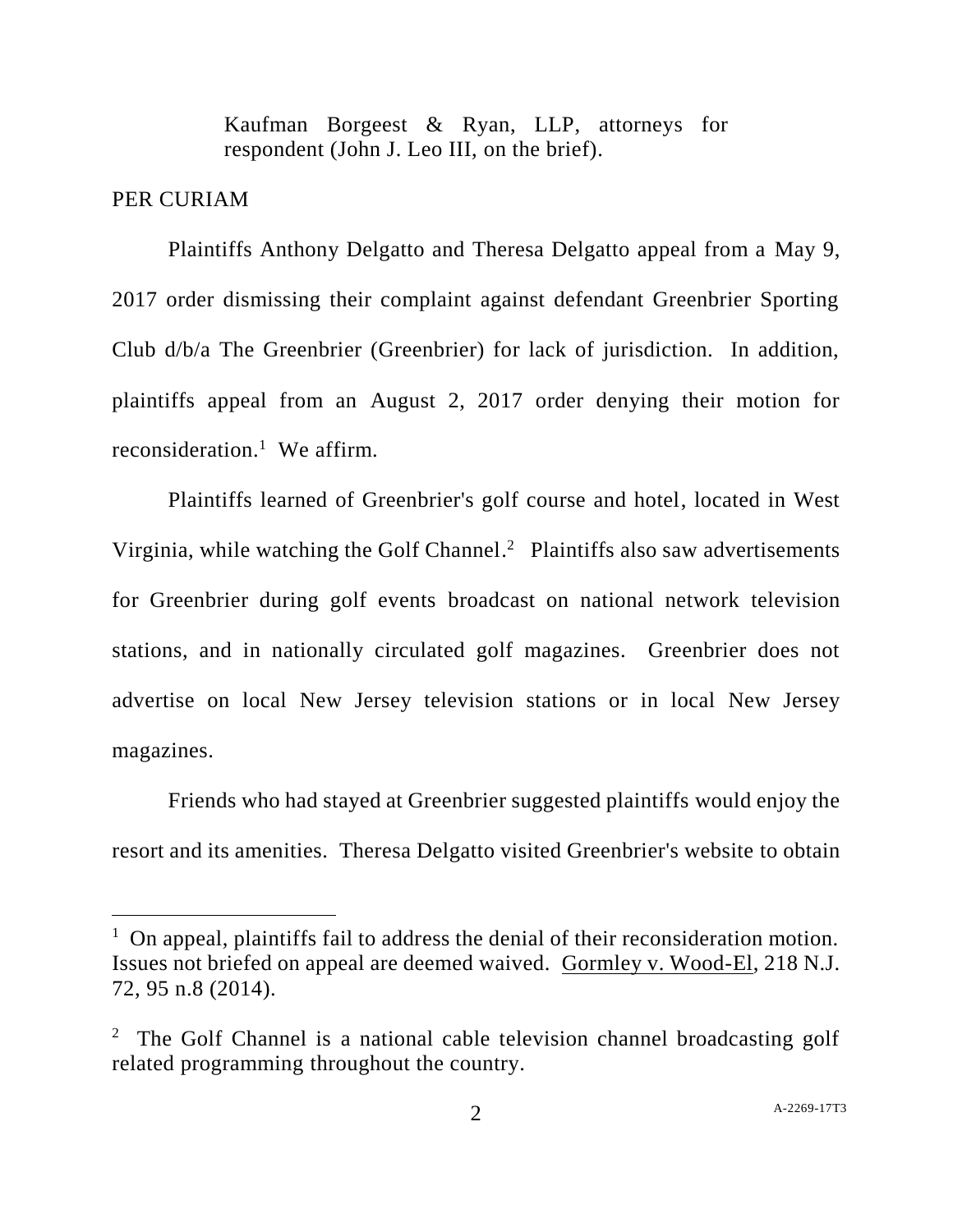hotel information. She then contacted American Express Travel Services to reserve a room at Greenbrier. Plaintiffs made dinner arrangements through Greenbrier's website and telephoned Greenbrier's golf course to schedule teetimes.

While staying at Greenbrier in September 2014, Anthony Delgatto slipped and fell on the golf course, suffering significant injuries. He was treated for his injuries in New Jersey and New York City.

Plaintiffs filed personal injury and per quod claims against Greenbrier in November 2015. Greenbrier filed an answer and asserted affirmative defenses, including lack of jurisdiction.

In 2016, Greenbrier filed a motion to dismiss based on lack of jurisdiction. Plaintiffs opposed the motion and filed a cross-motion seeking jurisdictional discovery. The court denied Greenbrier's motion to dismiss and granted plaintiffs' motion to compel discovery on the issue of jurisdiction. Jurisdictional discovery was to be completed by the end of June 2016. However, the parties agreed to extend the time for discovery to August 5, 2016. Greenbrier did not produce discovery until December 7, 2016.<sup>3</sup> By that date, the statute of

l

<sup>&</sup>lt;sup>3</sup> Greenbrier was unable to provide discovery earlier due to a significant flood event at its property.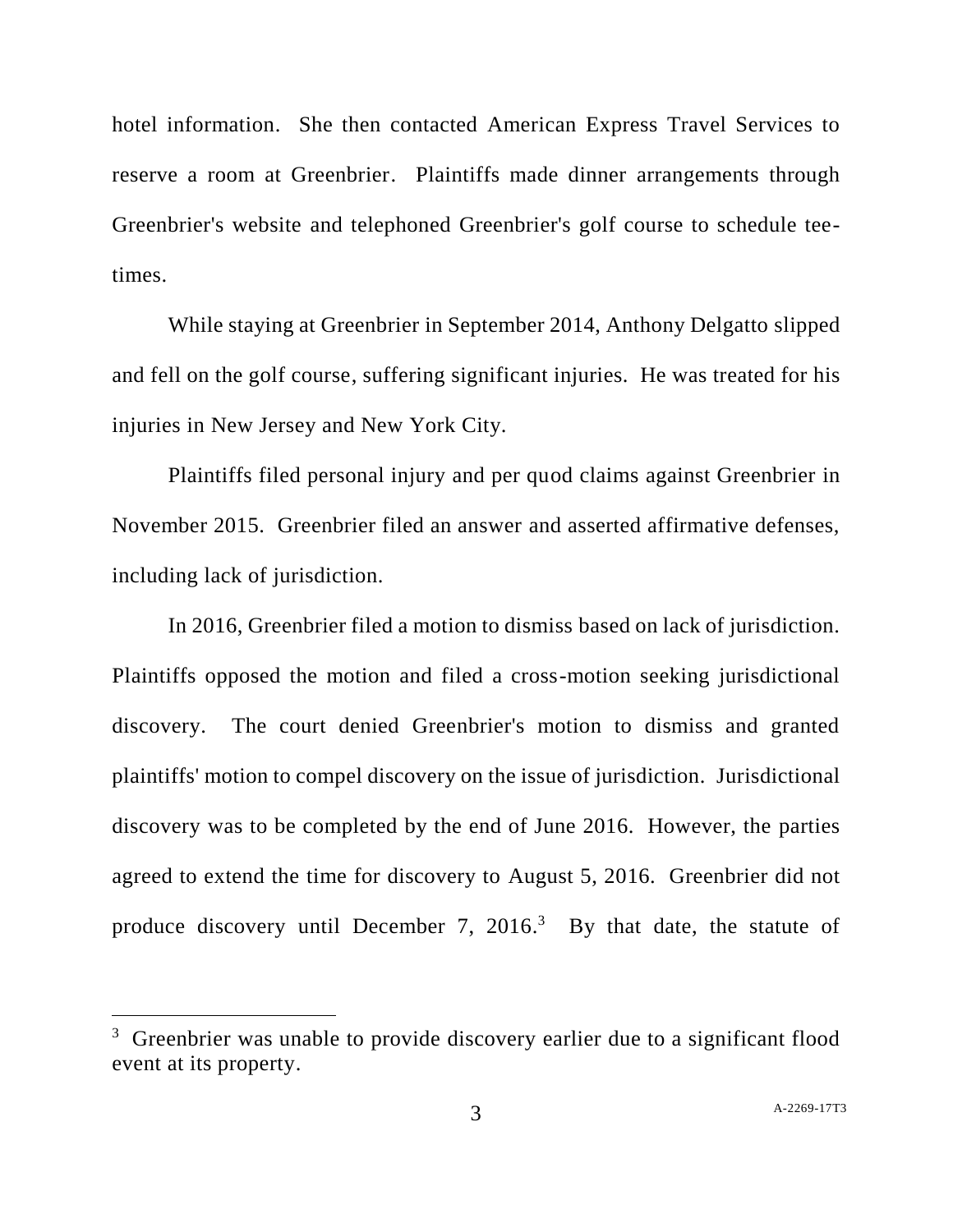limitations for filing a personal injury action in West Virginia expired. See W. Va. Code. § 55-2-12(b).

In its discovery responses, Greenbrier asserted it had no direct advertisements on any New Jersey television stations or in any New Jersey magazines. Greenbrier stated its advertisements were limited to nationally televised media sources, national golf magazines, and social media pages. Greenbrier claimed its only direct contact with New Jersey was through letters and e-mails sent to New Jersey residents who previously stayed at Greenbrier. In January 2017, Greenbrier renewed its motion to dismiss for lack of jurisdiction.

On May 9, 2017, the trial court granted Greenbrier's motion to dismiss based on lack of jurisdiction. The judge found Greenbrier did not target any activities directed to plaintiffs in New Jersey. Greenbrier's television and magazine advertising was disseminated nationally. Any mailing by Greenbrier to New Jersey residents was sent only to individuals who previously stayed at the hotel. Plaintiffs admitted they never received a direct mailing from Greenbrier.

The judge found Greenbrier's discovery delay did not support a finding that New Jersey had jurisdiction over plaintiffs' claims arising from an accident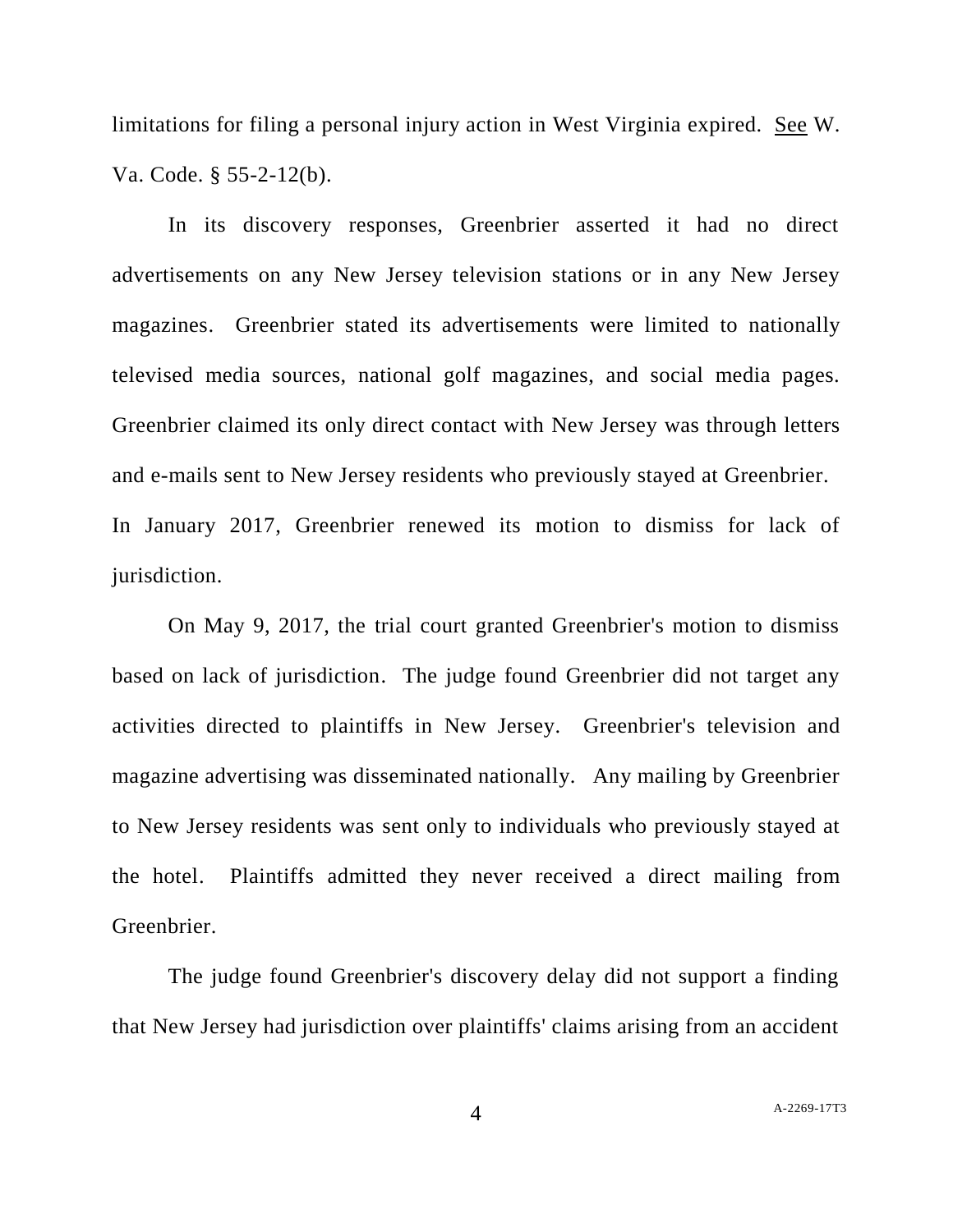in West Virginia. Absent a provision for tolling the statute of limitations in West Virginia, the judge acknowledged "plaintiffs may be without a cause of action." The judge suggested plaintiffs raise Greenbrier's discovery delay to a court in West Virginia as a basis for tolling that state's statute of limitations.

In their May 26, 2017 motion for reconsideration, plaintiffs argued general jurisdiction, rather than specific jurisdiction, permitted their claims against Greenbrier in New Jersey. Even with the change in plaintiffs' legal position, the judge concluded general jurisdiction required systematic and continuous activity in New Jersey and such activity was not shown by plaintiffs. Plaintiffs' counsel conceded he did not "have a general jurisdiction argument . . . for the [c]ourt."

On reconsideration, the judge asked plaintiffs to identify outstanding discovery needed to proceed with a specific jurisdiction claim against Greenbrier. Plaintiffs were unable to articulate additional discovery necessary to support specific jurisdiction in this case.

In denying reconsideration, the judge emphasized plaintiffs were aware how they came to reserve a room at Greenbrier and no additional discovery from Greenbrier was needed. The judge repeated her inquiry, asking what discovery "would [have] help[ed] [plaintiffs'] arguments on specific jurisdiction because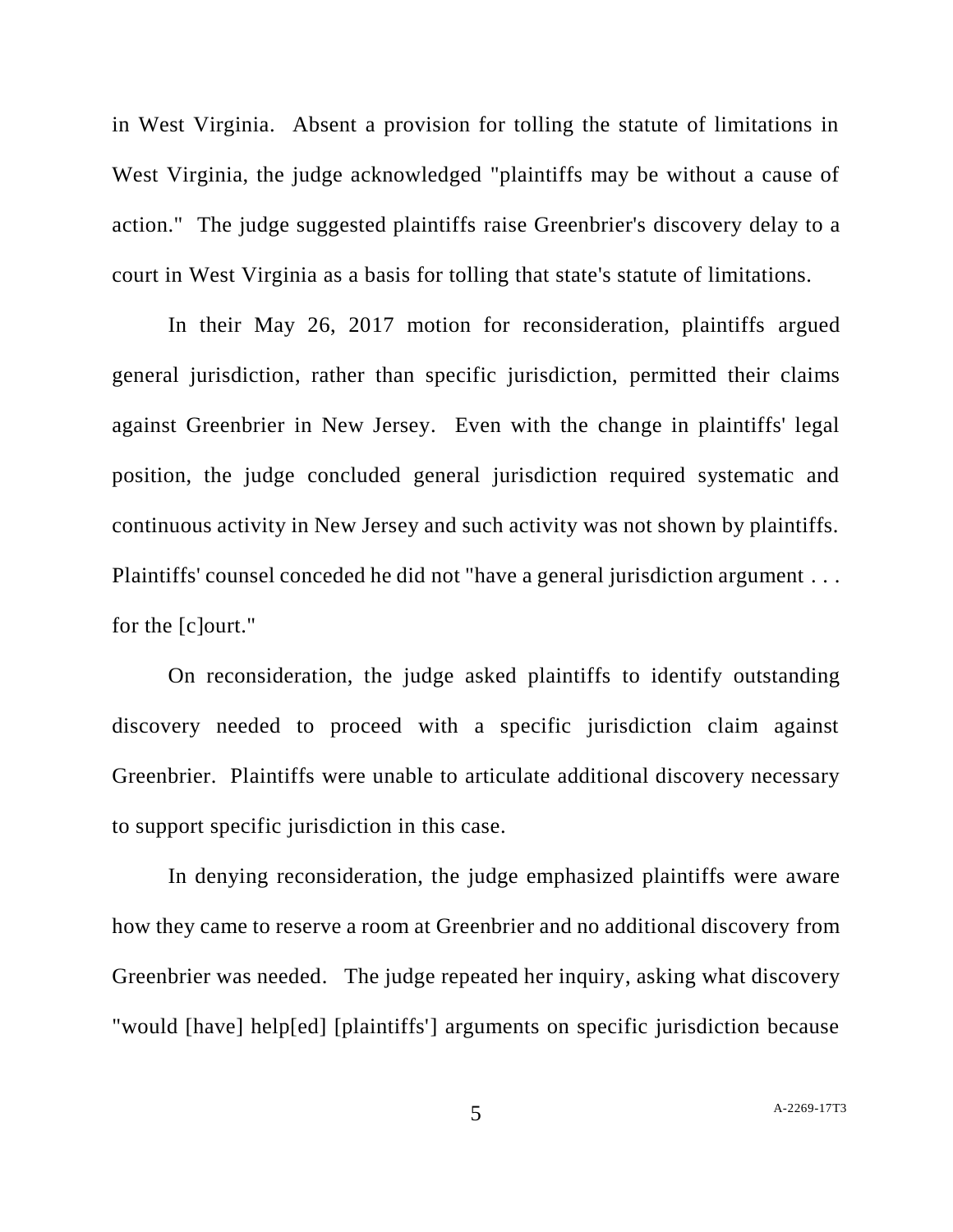[plaintiffs' counsel] conceded that you don't have general jurisdiction." Plaintiffs remained unable to identify such discovery.

On appeal, plaintiffs argue the trial court erred because: (1) the judge ignored Greenbrier's "copious . . . connections" to New Jersey; (2) the judge dismissed the case prior to developing a complete record; and (3) the judge failed to consider that dismissal of plaintiffs' complaint foreclosed any opportunity to pursue a cause of action in another forum.

When considering a motion to dismiss a complaint based on lack of jurisdiction, reviewing courts "examine[] whether the trial court's factual findings are 'supported by substantial, credible evidence' in the record." Patel v. Karnavati Am., LLC, 437 N.J. Super. 415, 423 (App. Div. 2014) (quoting Mastondrea v. Occidental Hotels Mgmt., S.A., 391 N.J. Super. 261, 268 (App. Div. 2007)). Whether the facts support the exercise of jurisdiction is a question of law and is reviewed de novo. Mastondrea, 391 N.J. Super. at 268. A plaintiff bears the burden to prove jurisdiction. Dutch Run–Mays Draft, LLC v. Wolf Block, LLP, 450 N.J. Super. 590, 598 (App. Div. 2017), certif. denied, 231 N.J. 176 (2017).

A defendant "must have sufficient contact with the forum state 'to make it reasonable and just, according to our traditional conception of fair play and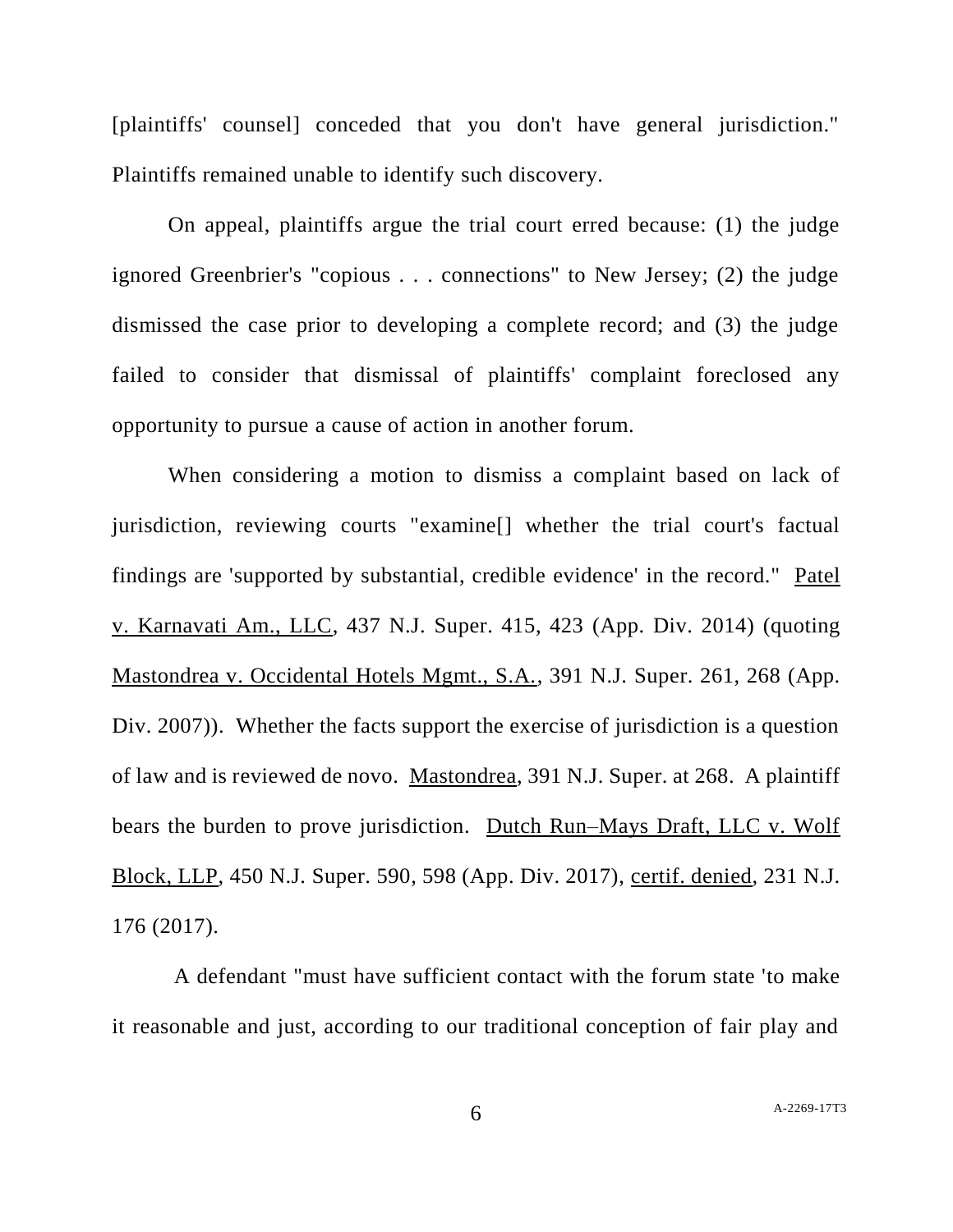substantial justice,'" to exercise jurisdiction. Rippon v. Smigel, 449 N.J. Super. 344, 360 (App. Div. 2017) (quoting Int'l Shoe Co. v. Washington, 326 U.S. 310, 320 (1945)). Jurisdiction over a nonresident defendant exists in two forms: specific and general. Jacobs v. Walt Disney World, Co., 309 N.J. Super. 443, 452 (App. Div. 1998). Here, plaintiffs failed to establish either specific or general jurisdiction to proceed with their claims against Greenbrier in New Jersey.

New Jersey may exercise specific jurisdiction "over a defendant who has 'minimum contacts' with the state" when "the cause of action arises directly out of a defendant's contacts with [New Jersey]." Rippon, 449 N.J. Super. at 359 (quoting Lebel v. Everglades Marina, Inc., 115 N.J. 317, 323 (1989)). Minimum contacts "focus on 'the relationship among the defendant, the forum, and the litigation.'" Lebel, 115 N.J. at 323 (quoting Shaffer v. Heitner, 433 U.S. 186, 204 (1977)). "[M]inimum contacts" are "satisfied so long as the contacts resulted from the defendant's purposeful conduct and not the unilateral activities of the plaintiff." Ibid. (quoting World-Wide Volkswagen Corp. v. Woodson, 444 U.S. 286, 297–98 (1980)).

"[W]hen the defendant is not present in the forum state, 'it is essential that there be some act by which the defendant purposefully avails [itself] of the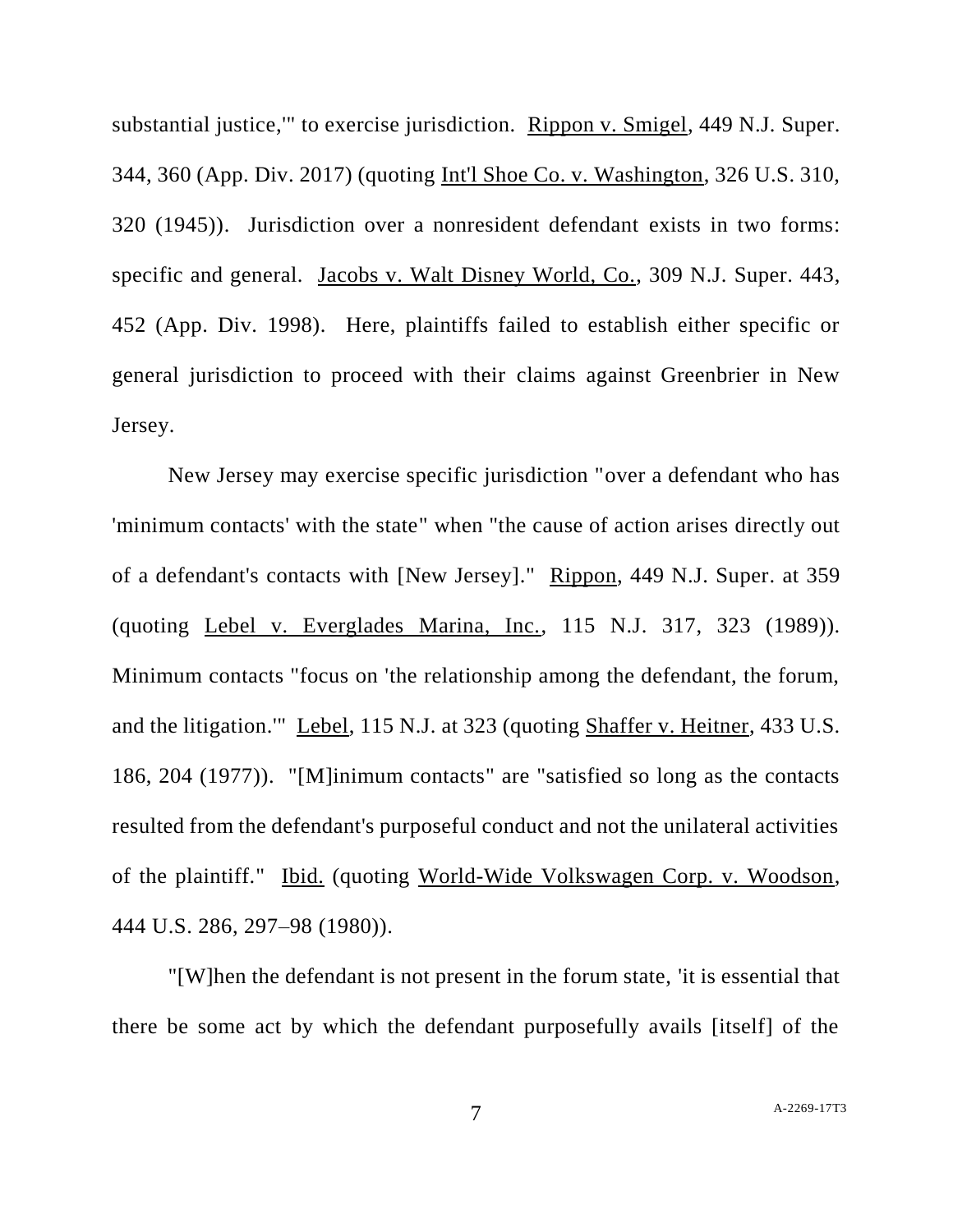privilege of conducting activities within [New Jersey], thus invoking the benefit and protection of its laws.'" Baanyan Software Servs., Inc. v. Kuncha, 433 N.J. Super. 466, 475 (App. Div. 2013) (quoting Waste Mgmt. Inc. v. Admiral Ins. Co., 138 N.J. 106, 120 (1994)). The defendant must "purposefully avail[] itself of the privilege of conducting activities" in New Jersey such that the defendant can reasonably anticipate being sued in this State. Dutch Run, 450 N.J. Super. at 599 (quoting Burger King Corp. v. Rudzewicz, 471 U.S. 462, 475 (1985)).

Here, Greenbrier did not specifically target plaintiffs. Greenbrier advertised only on national television and in national magazines. Greenbrier did not solicit New Jersey residents through local golf clubs or other local golf organizations. The solicitations and e-mails sent by Greenbrier to New Jersey residents were directed to those individuals who previously stayed at the hotel. Greenbrier never sent e-mails or other solicitations to plaintiffs.

Nor was logging onto Greenbrier's website sufficient to confer jurisdiction. See Lebel, 115 N.J. at 323. Plaintiffs did not reserve a hotel room through Greenbrier's website. Thus, Greenbrier did not "purposefully avail[] itself of the privilege of conducting activities" in New Jersey to reasonably anticipate being sued in this State.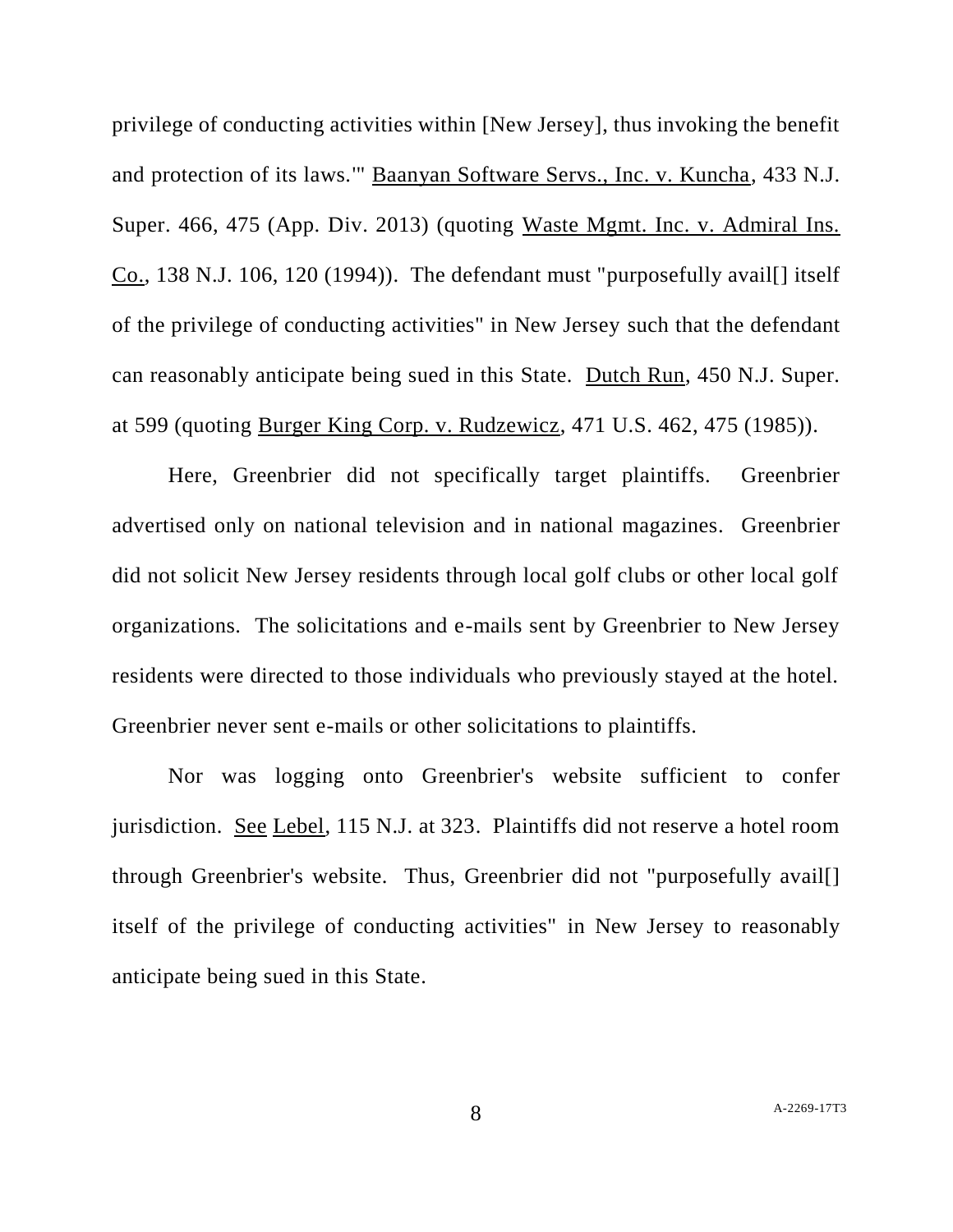Plaintiffs were also unable to establish general jurisdiction to proceed against Greenbrier in New Jersey. Under general jurisdiction, a defendant may be sued for "virtually any claim, even if unrelated to the defendant's contacts with the forum" provided "the defendant's activities in [New Jersey] can be characterized as 'continuous and systematic' contacts." Lebel, 115 N.J. at 323 (quoting Helicopteros Nacionales de Colombia, S.A. v. Hall, 466 U.S. 408, 416  $(1984)$ .

For general jurisdiction to be applicable, a defendant's activities must be "so 'continuous and systematic' as to render [it] essentially at home in the forum State." FDASmart, Inc. v. Dishman Pharm. and Chems. Ltd., 448 N.J. Super. 195, 202 (App. Div. 2016) (alteration in original) (quoting Daimler AG v. Bauman, 571 U.S. 117, 128 (2014)). A defendant's "principal place of business and place of incorporation" generally indicates where that defendant is "at home" and thus subject to general jurisdiction. Ibid. Establishing general jurisdiction requires "extensive contacts between a defendant and a forum." Id. at 202–03 (quoting Mische v. Bracey's Supermarket, 420 N.J. Super. 487, 492 (App. Div. 2011)).

In this case, Greenbrier has little to no contact with New Jersey generally. Greenbrier is incorporated in West Virginia. Greenbrier's facilities are located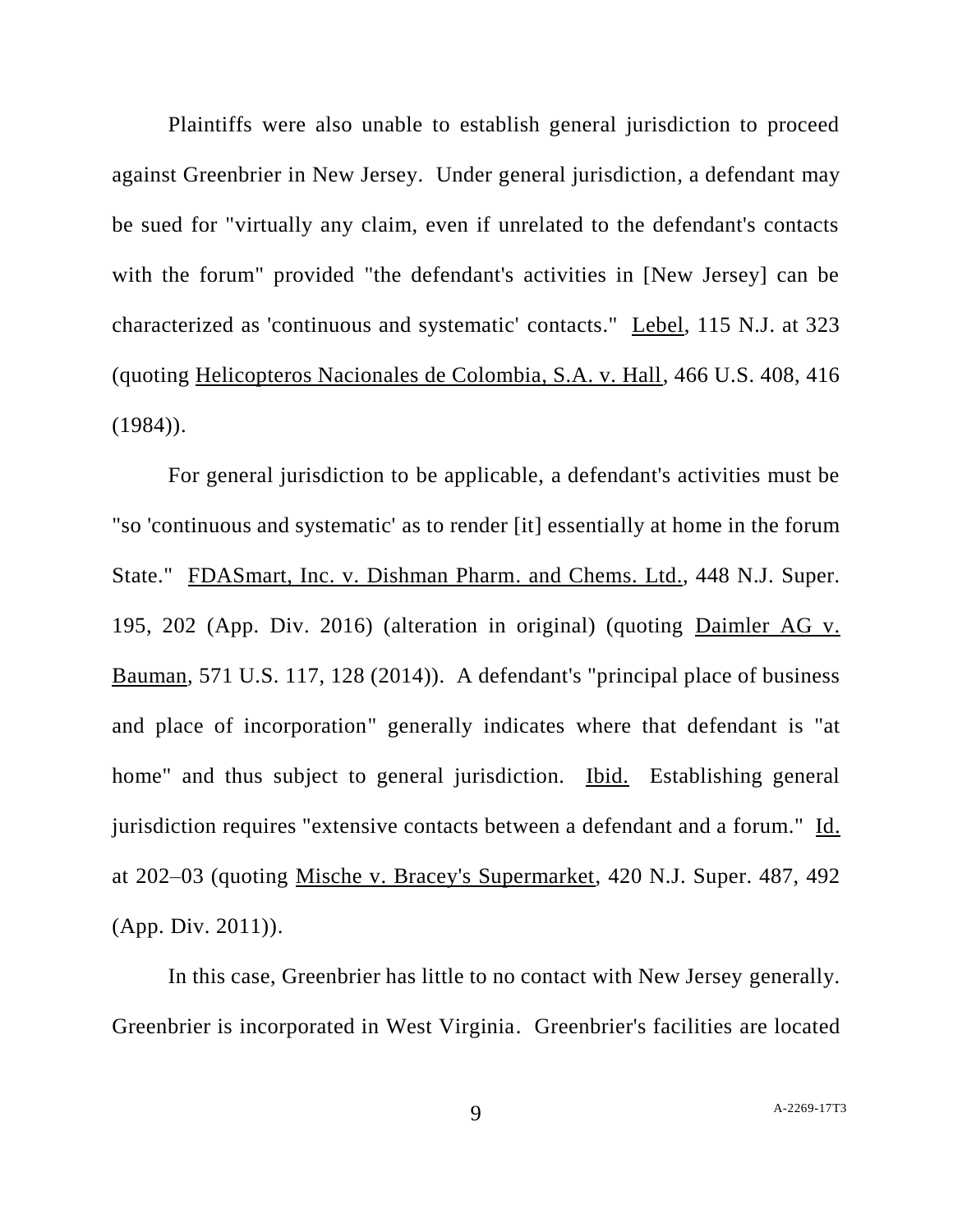in West Virginia. The motion judge thoroughly analyzed plaintiffs' proffered evidence and found Greenbrier lacked any systematic and continuous contacts with New Jersey to establish general jurisdiction.

We next consider plaintiffs' arguments that the judge erred by not allowing further discovery to establish jurisdiction and Greenbrier's delay in providing discovery caused them to suffer prejudice. Despite being given ample opportunity, plaintiffs failed to articulate additional discovery that might have established jurisdiction to proceed with their claims against Greenbrier in New Jersey. When a party asserts incomplete discovery as a defense to dismissal based on lack of jurisdiction, the party "must establish that there is a likelihood that further discovery would supply the necessary information" with "some degree of particularity." J. Josephson, Inc. v. Crum & Forster Ins. Co., 293 N.J. Super. 170, 204 (App. Div. 1996).

In its discovery responses, Greenbrier certified it did not have any advertising agreements, contracts, partnerships, or targeted campaigns in New Jersey. On reconsideration, plaintiffs were unable to explain how additional discovery would establish jurisdiction over their claims in New Jersey.

We next review plaintiffs' argument that the judge erred in dismissing the action because they were left without a forum as a result of the expiration of the